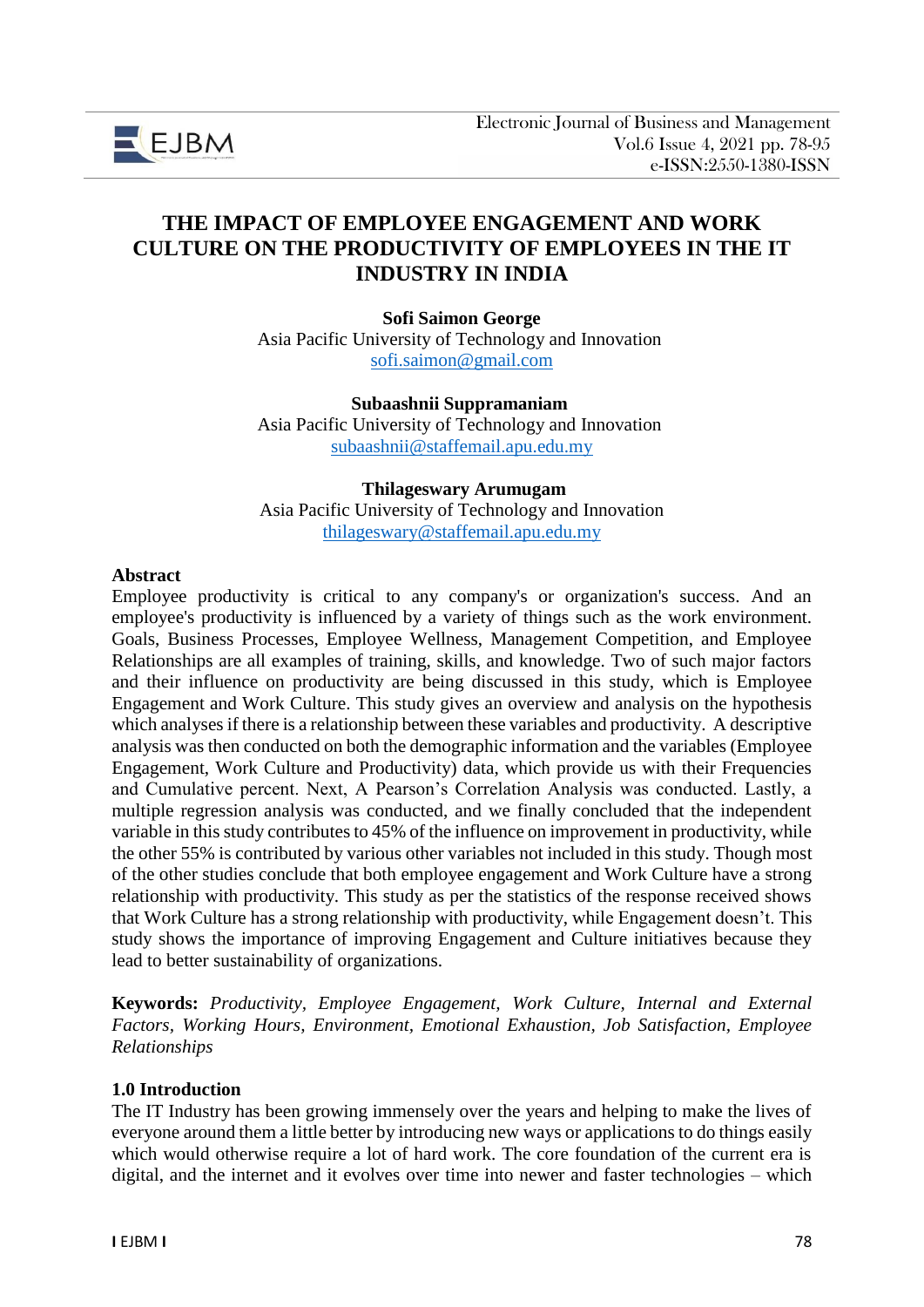roughly translates to productivity (Industry today, 2019). But to come up with these newer and exciting creative ideas. The IT industry should consist of employees that are motivated to work for their companies and put more effort without even being asked to do so. This will happen only if the company or organization they work in has high values, great work culture, improved employee engagement, introduce new and innovative recognition awards etc. This research studies the relationship between these factors and their influence on productivity.

The world is going through major shifts recently and the IT sector has been playing a major role in improving the quality of life for every existing human being. And as the employees in the IT sector work at making life easy for the people around them, the Human Resource personnel of the respective organizations needs to be able to help their employees cope with the increasing expectations, improve their productivity, keep them focused and help them to be content and comfortable at the same time (Chow, 2020).

The Information Technology sector consists of two components, namely, software and hardware. The industry gained major popularity in the early 90s in India. India gradually transformed into an imperium in the software industry because of its tremendous populace of skilled workforce. The software industry in India is renowned for its cost-effectiveness, high quality, reliability, express delivery of results, projects or outcomes and the utilization of the latest technologies. The productivity and profits of the IT sector are mainly showcased by the revenues earned by the industry. An example for this is, even though there were challenges globally when there was deflation in technology, the IT sector in India Outperformed all other industries in the country and produced revenues of about Rs. 46,100 crores (Chand, 2013)

The Productivity of employees plays a prominent part in the success of any company or organization and the productivity of an employee depends on various factors like the work environment (Duru and Shimawua, 2017), Training, skills and knowledge (Donohoe, 2011), Goals (Avery, 2017), Business Processes (Hussain. 2017), Employee Wellness (Miller, 2015), Management (Dorgan, S. J. et al., 2006), Competition, Relationships between employees (Evans, 2018). Two of the many major factors that affect the productivity of an employee are studied in this report. The factors are Employee Engagement and Work Culture. The main drivers for the various effective strategies that help make the employees more productive are the strategies implemented by HR. The main goal of HR is to fulfil the mission and vision statements of an organization and produce more profits for the organization by making its employees more efficient, focused and robust. Improving the productivity or performance of an employee is a very tedious task as HR should come up with various ways of improving the morale, culture and environment that surround the employees (Luenendonk, 2019).

Employee Engagement refers to the dedication or the contentment of an employee in his/her work. When employees are engaged they tend to have an emotional connection to their job. An example of Employee Engagement is Tesla. They had huge numbers of accidents that led to the injury of workers there but to improve the safety and induce Employee engagement, Elon musk made sure that every injury was reported to him so that appropriate steps could be taken to not let the accidents happen again in the future. And this strategy worked as the accidents reduced by 50% in the following year (Smith, 2020).

According to Jim Clifton, the CEO of Gallup, the major factors that aid in improving Employee Engagement in an organization are Personal and Professional Development, good work culture, leadership or management (Donaldson, 2017).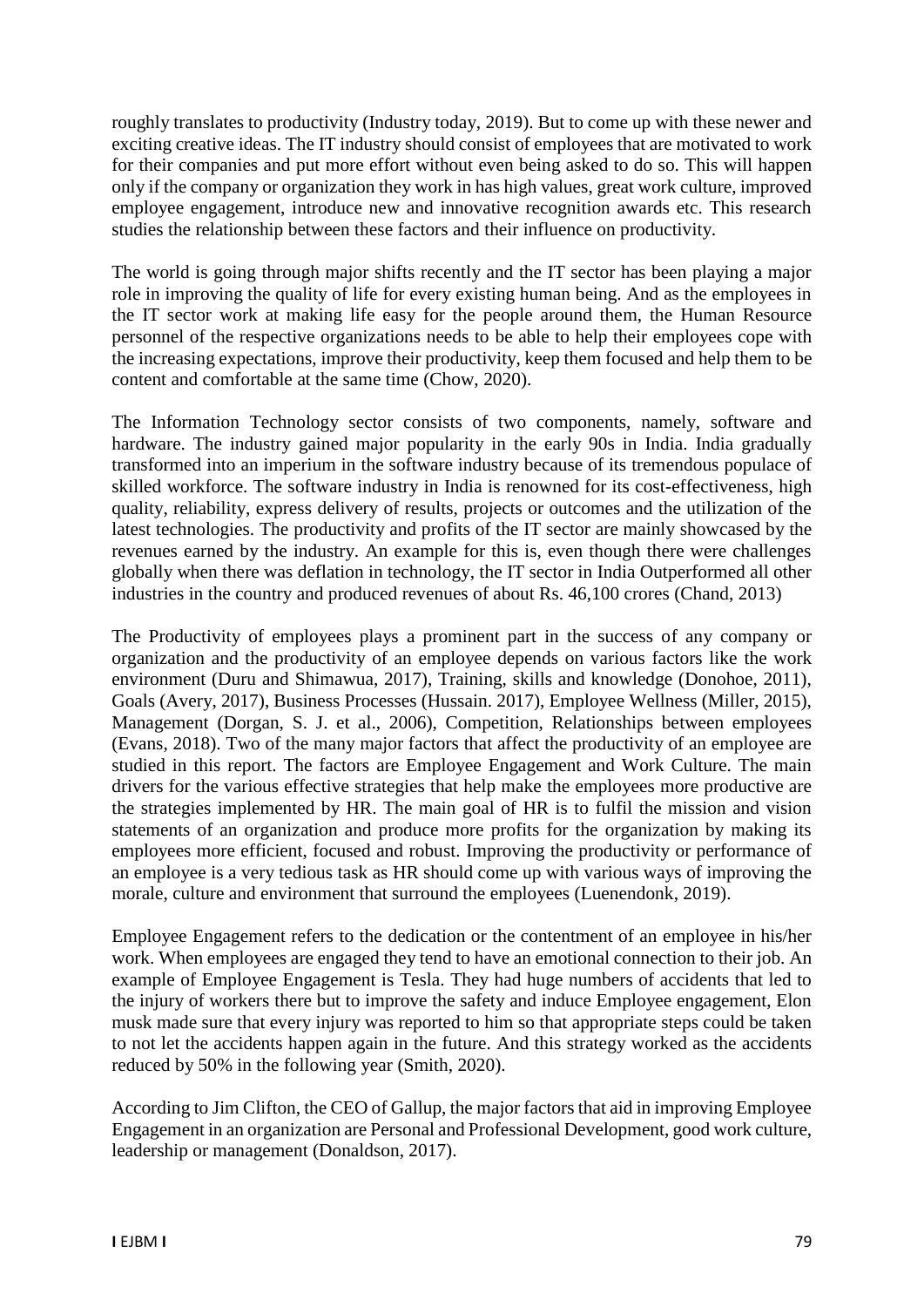According to a survey conducted by the ADP research institute, India showed a great percentage of workers who are fully engaged in their work in a global context. In India, only 22% of the employees are fully engaged and give their best to their work. In almost all of the private or government companies, the management is tight and the rules and regulations are expected to be followed to a point. This eventually reduces the opportunity for creativity and hence employees tend to feel emotionally exhausted. This costs them their productivity to fall at a rapid rate and hence reduces profits of the organization (Narayan, 2019).

It is really important for employees to feel comfortable at their workplace and enjoy their work. This is possible only if the organization they work have an amazing work culture. The alignment of the beliefs and attitudes of the employees with visions and ideologies of the company can bring about huge improvements in the company and this also can be achieved by instilling an excellent work culture in the company. According to Prachi Juneja, An excellent Work Culture in an organization makes the employees satisfied while also making them more productive (Juneja, 2015)

Indian workplaces tend to hold on to the hierarchical system at the workplace and hence there is a barrier between the worker and the employer. But this is not the case in other countries around the world. They address even the senior-most citizens or employees in their company with their names. This is said to build a rapport between employees and their management, while also making the relationship more casual. The opinion of every employee is valued. India is also gradually adopting this culture because young Indians are dynamic and are open in their views and ideas. Thus workplaces are adopting the best strategies in implementing the best culture that can improve the conditions of the employee with rest to building culture (Sharma, 2013).

This study aims to understand the relationships, factors and components that influence productivity with the help of several models and frameworks, while also keeping the main focus of the research on the effect of Employee Engagement and Work Culture on the productivity of employees in the IT sector in India.

### **2.0 Literature Review**

This chapter will elaborate on the past research that were conducted and their outcomes. The literature review will showcase the studies that were conducted on the various factors pertaining to this study individually as well as in a combination with other dependant factors. In addition, this chapter will discuss Productivity, the main factors and the underlying factors that impact it. The hypothesis and theories with regard to the research to provide a pathway for the research also will be discussed in this research. The outcome of this literature review will aid in constructing the research model for this study. This chapter will also test and try the hypotheses.

### **2.1 Productivity**

Productivity refers to the efficiency of the organization. It is defined as the effectiveness with which a company, industry, or economy uses its resources like labour, supplies, and money in the production process to create output in the form of products and services. It is considered a significant driver of economic development and is used as the base for many cross-country comparisons and their performance evaluations (Krugman, 1994). Previous studies suggest that there are different measures through which we can measure productivity. The productivity of organizations around the world is slowing down because of the mismeasurements. But this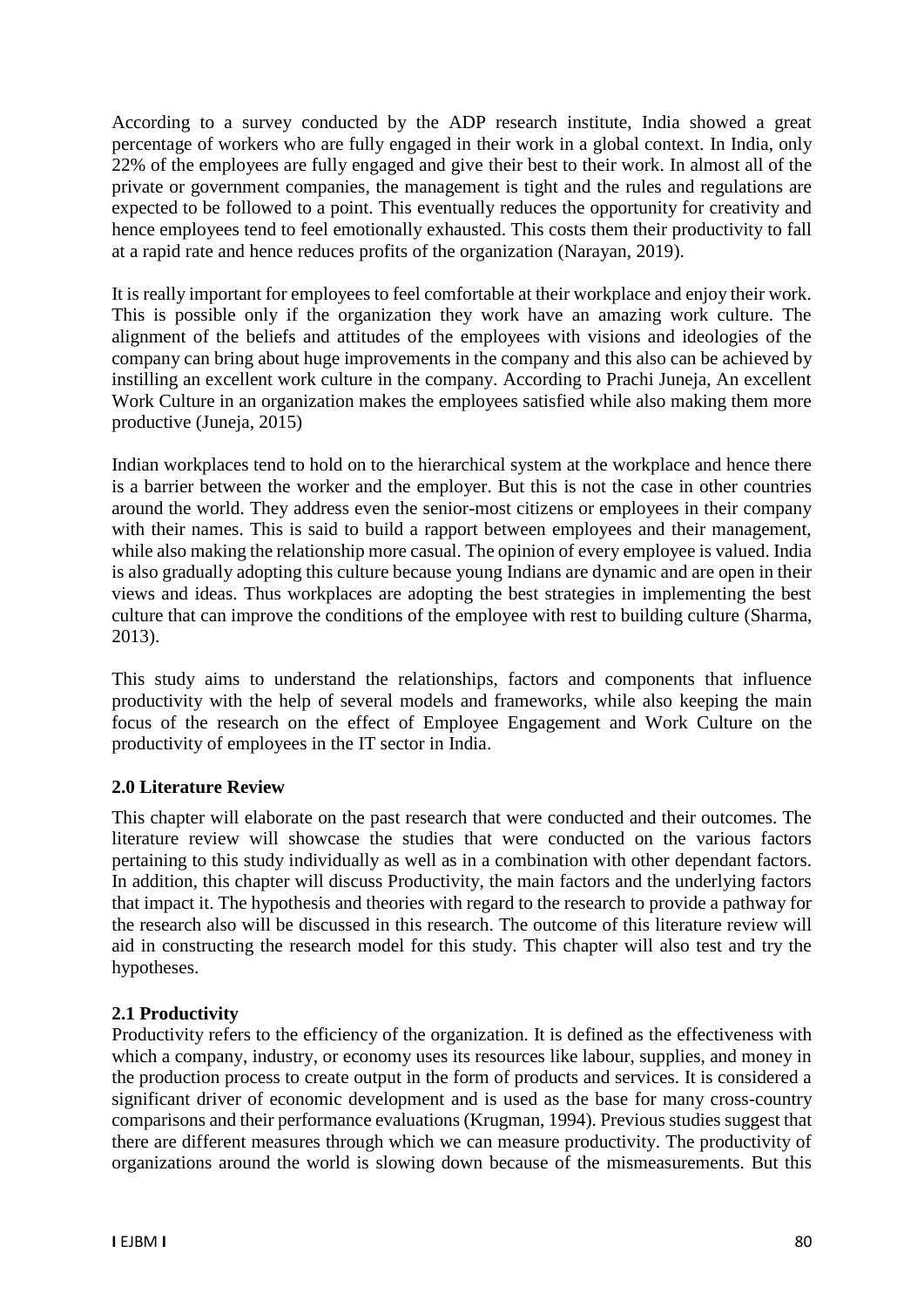error amounts to only a small percentage of the slowdown of production. The study emphasized the importance of the factors - Labour productivity, capital and their impact on the growth of productivity (Pelis, 2018).

According to Giga et. al. (2003), there are various variables that affect and influence the productivity of an organization. Some of them are competency, workload, mental health, bias and devotion to work. These factors also play a prominent role in determining the performance or productivity of an organization. There are other variables that impact the productivity of an organization like the employee engagement, culture, working hours, environment, emotional exhaustion, job satisfaction, employee relationships etc. This study focuses on two of the main factors that affect the productivity of employees and organisations in general.

## **2.2 Employee Engagement**

There are past researches conducted on personal engagement and how it influences the employees' role at work. This refers to the behaviour of people, which they either bring in to or out of their roles at work. The study suggests that people withdraw or include themselves concerning their work based on a variety of dynamics and factors (Kahn, 1990). Employee engagement can be taken into account in various dynamics. Some of them being, as a multifaceted construct, devoted willingness, positive mindset and the adverse of emotional exhaustion. When Employee Engagement is taken into account as a multifaceted construct, it can be defined as a combination of positive attitude, behaviour and knowledge. When Employee Engagement is considered as devoted willingness, it can be defined as the initiative of an employee is working towards the success of an organization. When Employee Engagement is considered as a positive mindset, it can be defined as the enthusiasm, devotion and involvement that an employee has while working in his role. When Employee Engagement is considered as the adverse of emotional exhaustion, it can be defined as the energy, vigour, and dedication that the employee has when it comes to the employee's work (Sun, 2019).

There is also another construct that was explored or investigated by Deci and Ryan (1985), which distinguished between intrinsic and extrinsic motivation, which was built in one of their earlier works. Individuals are motivated to display behaviour crucial for their psychological health such as proficiency, individuality, autonomy and social or psychological connections. And if these requirements of psychological behaviour are fulfilled, it can lead to maximum performance, development, and function. These essential psychological behavioural demands have been discovered to be directly connected to employee dedication (Osborne and Hamoud, 2017).

### **2.3 Work Culture**

Work Culture consists of certain descriptions of the structure of values, views or beliefs, behaviour, aims, and outcomes of the job, as well as any tool, processes. Technology and the dialect or language utilized. Culture is inextricably tied to the ideals and surroundings that lead to life's purpose and philosophy, which influences beliefs or attitudes and behaviours at the organization. Culture is formed by life experiences, practices, and the decision to approve or disapprove of the standards that exist in interactions or to place oneself in a specific work setting. (Khuzaeni et. al., 2013).

Efficiency or productivity is said to be an outcome of good work culture in an organization. The factors that affect or influence Work Culture are divided into two, they are internal factors and external factors. There are several factors under Work Culture. Some of them are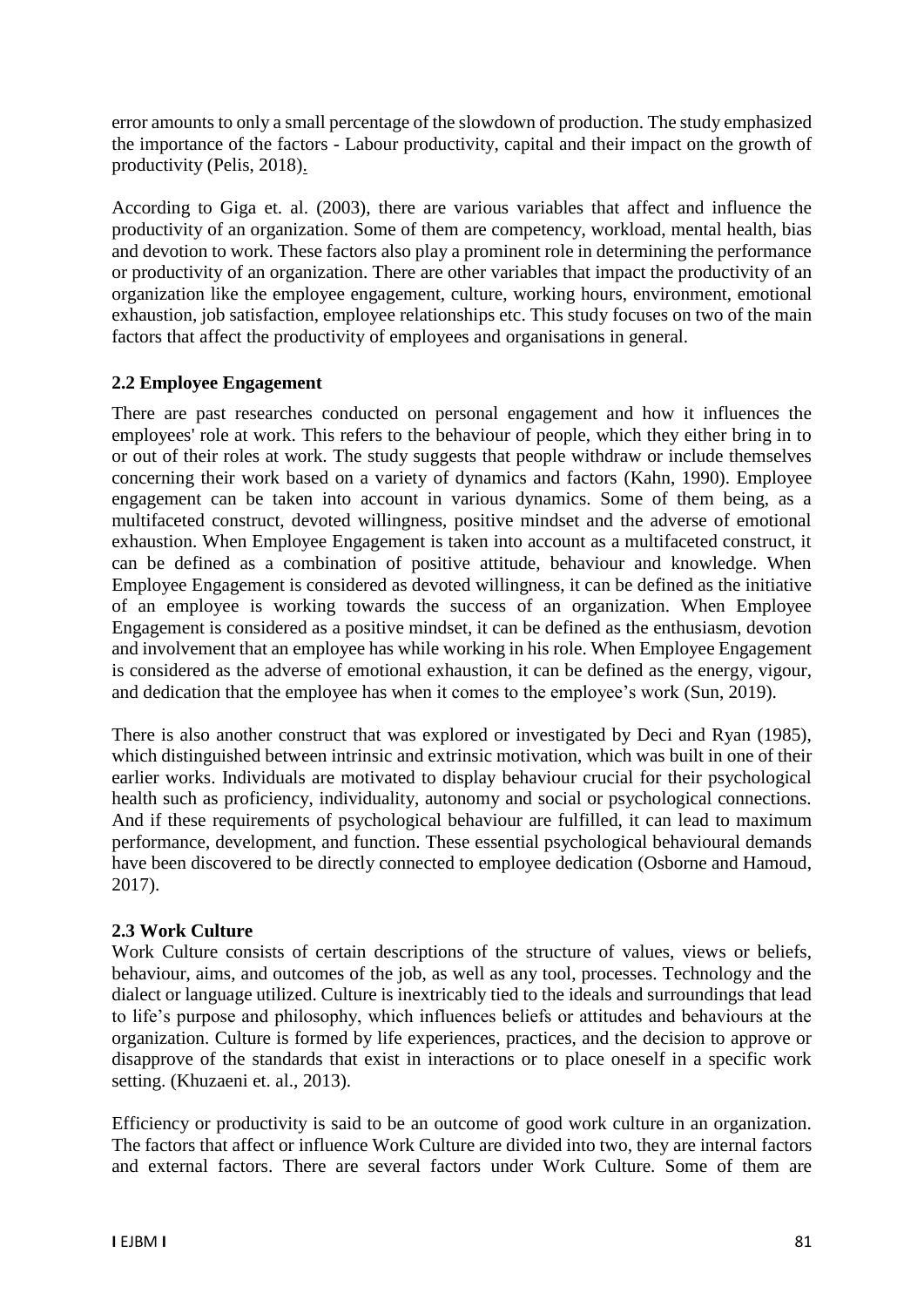Innovation, Creativity (Kalairasi et. al., 2017), Changing market, Legal, Trends (T, 2018), Competitiveness (Kalairasi et. al., 2017), Organizational structure, Leadership, Social aspects (T, 2018) etc. Research has been done on some of these factors and it suggests that, if the relationship between these factors, if not all, some of the factors like innovation, creativity and competitiveness is positive, this impacts productivity too (Kalairasi et. al., 2017).

There are 3 factors that influence employee behaviour which are: national, occupational, and organizational culture. There are multiple dimensions under national culture, and they are power distance, uncertainty avoidance, individualism / collectivism and masculinity / femininity. These are values that are developed from the early stage of human life and are most likely to not change in the future. Among the other factors, organizational culture is one of the main factors that have the power to impact the performance or productivity of an organization. Organizational culture is the practices and beliefs of an organization that sets them apart from other organizations (Younis et al., n.d.).

## **2.4 Employee Engagement and Productivity**

Employee Engagement is one of the main priorities of the management of an organization as it has a major impact on the performance of employees. This allows the management to pay attention to the employees, their skills and talents and guide them accordingly to improve their efficiency and hence improve the productivity of the organization. This also allows the employees to be more motivated while also providing them satisfaction.

Employee engagement is important for the employee and the company due to the slow collapse of the world's marketplace, which has resulted in a significant shift in the way enterprises are operated. Employees might use clauses in service agreements to obstruct the achievement of corporate aims and targets. Hence in any industry or business, the management's ability to use initiatives of employee engagement is critical. Employee Engagement has become one of the most difficult issues in today's business. Engagement will continue to be a difficulty for many businesses in the future due to complexity and rigorous rules. This element poses a problem because employee involvement is so important to the organization's health, resilience as well as revenue and profits. Organizations with Enhanced customer happiness, profitability and employee satisfaction, good teams and highly motivated employees and productivity make more revenue than the ones that don't have engaged employees. These are all the benefits of having highly engaged personnel. Hence, management should prioritize Employee Engagement (Osborne et. al., 2017).

Employee Engagement is linked to people's mental emotions or experiences that influence their behaviour and attitude. Employee Engagement is multi-faceted; involved or engaged individuals are socially, physically and intellectually invested in their everyday tasks. The duty of the company is to conduct adequate training and creating a purposeful work atmosphere. In exchange or response, the workers have the obligation to contribute meaningfully by performing according to the requirements of the company or business (Osborne et. al., 2017). Thus, based on the above statements and study, the first purpose of this research is:

## **H1: There is a relationship between Employee Engagement and Productivity of employees in the IT sector in India.**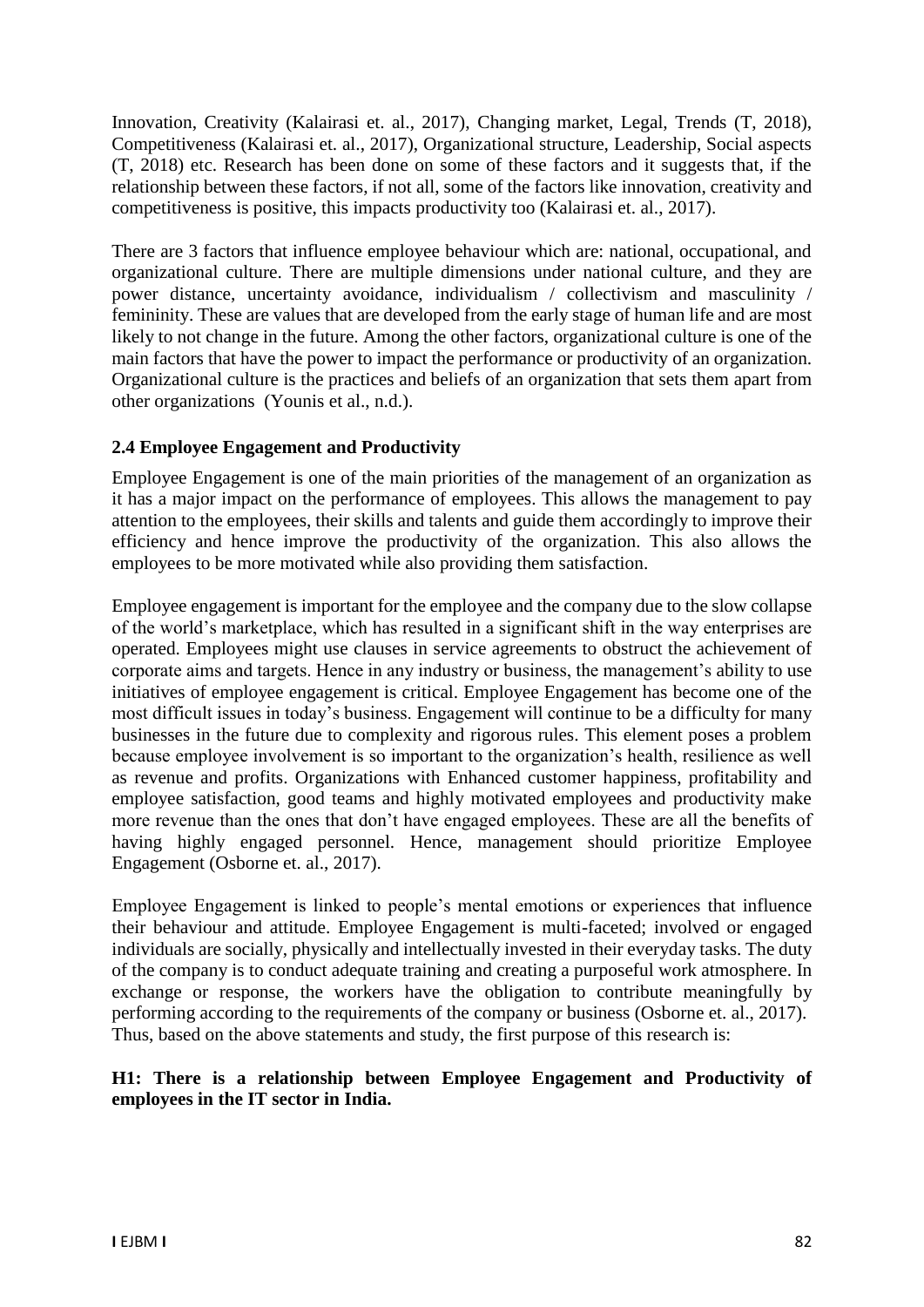### **2.5 Work Culture and Productivity**

Many studies point out that the organizations that adopt great cultures, are said to encounter success in the future but this is possible only under particular conditions. The organization's values and beliefs mostly will be based on the founder's values and beliefs and hence will be a tedious task to change. These companies if they have strong culture are highly likely to succeed and if they exhibit weak culture in their organisation would most definitely not succeed (Chaubey et. al., 2012).

When leaders build a mentally healthy and safe work environment, a culture of ownership and participation emerges. To enhance employee engagement, companies must create a climate of trust in the company. Workers who are emotionally connected to the company are said to be engaged. If leaders show interest in helping the workers in gaining more knowledge and confidence, for example, by training the employees, this directly promotes engagement and has a significant impact on the employees. Hence, to affect the effectiveness and performance of a company, the organization should design trainings or knowledge programs that focuses on skills, that will help improve the employee's skills as well as the company's profits (Osborne et. al., 2017).

The culture of an organization includes a leader's basic values, beliefs, and observable conventions. It stated that a good business does not use diversity just to gain credibility with its client base, but also to develop cultural knowledge and respect through their varied staff environment. It also indicated that it is difficult to understand other cultures, but leaders must establish an environment in which all employees feel valued and involved. Healthy company culture helps to foster competitive workplaces and continual progress. As a result, leaders that promote a dynamic and safe corporate culture support their own and their colleagues' growth and progress (Osborne et. al., 2017). Thus, based on the above statements and study, the first purpose of this research is:

## **H2: There is a relationship between Work Culture and Productivity of employees in the IT sector in India.**

### **Figure 1: Research Framework**



### **3.0 Research Methodology**

Philosophical perspectives help researchers determine which method to take and why, based on the research questions in the study. The philosophy of pragmatism is the foundation of this study (Guha Thakurta, et. al., 2020). The aim of pragmatism is on practicality and the emphasis on the importance of utilizing the best tools that can be used in the research. This method uses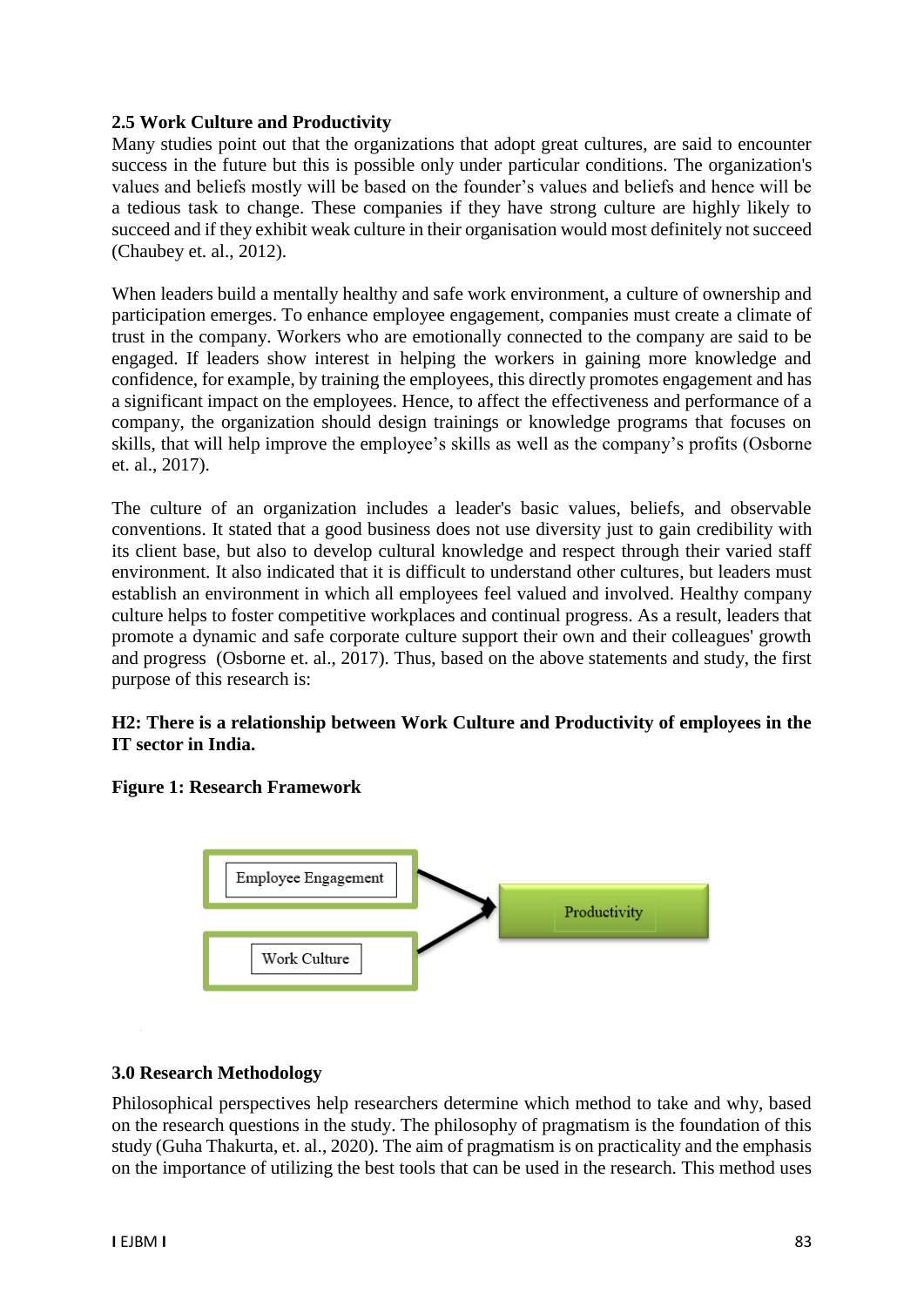both positivism and interpretivism. The research approach is a step-by-step plan that includes everything from general assumptions to specific data collecting, analysis, and interpretation procedures. As a result, it is determined by the nature of the study problem. In this study, the deductive approach will be implemented. The research is quantitative as the results rely on the data collected and the reasoning. The time horizon chosen for this study is the cross-sectional time horizon. This cross-sectional research is utilized to research the factors within a set limit of time. The type of data being used in this study is the primary data. This data is collected directly from the respondents through a survey or questionnaire.

### **3.1 Sampling**

The target population of this study is the employees in IT Industry located in India. This will help in selecting the right group of respondents for the survey according to the need of the research. A 200 self-administered survey questionnaires were sent to the respondents via Google Forms Link and collected.

### **3.2 Instrumentation**

The instrumentation is a tool that allows the researcher to gather data. The instrumentation that this study will be using to gather data is a questionnaire in the survey form. The questionnaire consists of four parts. The first part will be about the demographic information, the second part will be questions on one of the independent variables which is Employee Engagement, the third part of the questionnaire will also consist of the question relating to one of the independent variables which is Work Culture, and the final part of the questionnaire consists of questions on the dependent variable which is Productivity. These variables in the study will be tested for their hypotheses. The questionnaire mainly will be structured according to the 5 points Likert scale.

### **3.3 Data collection**

The questionnaires were structured and created by the researcher and distributed. Only selected respondents were given the survey and the survey was divided into two parts. The first part consisted of the demographic information which mainly consisted of the personal information of the respondents like gender, age, state, position in the company etc. and the second, third and fourth parts consisted of questions that pertain to the independent (Employee Engagement and Work Culture) and the dependent variables (Productivity) and their relationship which addresses the impact of the independent variables on the dependent variables.

### **3.4 Data Processing and Analysis**

Once the data is collected, it is analysed to test the hypotheses that were introduced in the earlier part. The data is checked for any duplicates and errors and then they are classified into sections into tables in excel. In this process, the data is analysed, tested and used to draw out conclusions. Descriptive data analysis is the type of analysis that will be taken up in this part of the research. The data analysis in the initial stage of this analysis is the most appropriate for the interpretation as it deals with large amounts of data that need to be evaluated.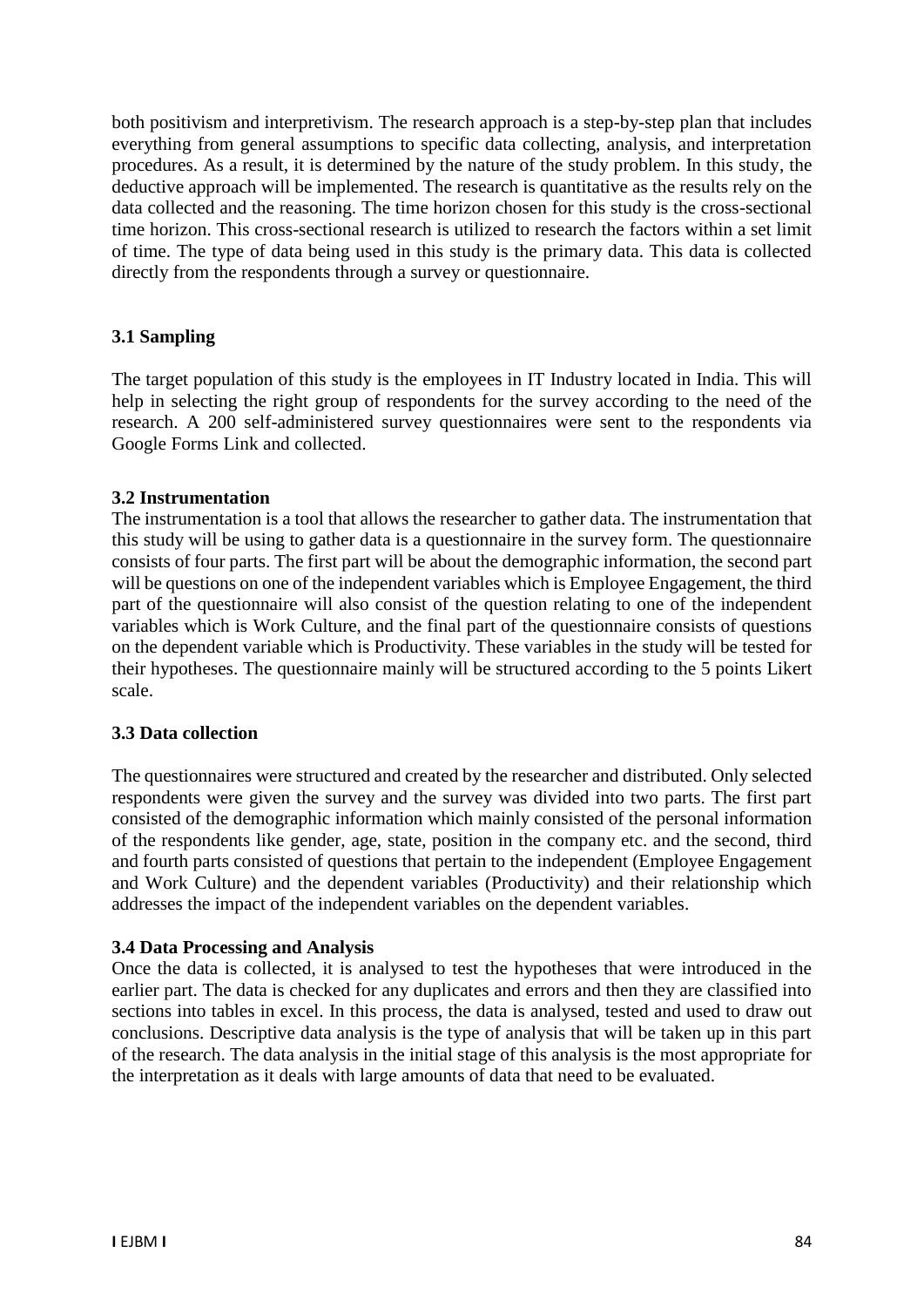### **4.0 Research Findings and Results 4.1 Reliability Analysis**

The Reliability test is a tool for determining logical consistency and ensuring the questionnaire's accuracy. This research employed Cronbach's Alpha. It is one of the most widely applied methodologies for determining the correlation and assessing the internal reliability of a questionnaire made up of several Likert-type scales and questions, to produce a more comprehensive and precise survey. The overall evaluation of a measure's dependability is provided by the derived coefficient of reliability, which runs from 0 to 1. If all of the existing scales are completely unrelated to one another, then  $\alpha$  is equal to 0. But if all of the existing scales have large covariances, then  $\alpha$  is equal to 1 when the existing scales are near infinity (Goforth, 2015). In Table 1 below, reliability analysis has been done for both independent variables and the dependent variables relating to this research. As per the baseline laid out by Goforth (2015), as the value of  $\alpha$  nears or is closer to 1, this shows that the correlation and reliability is better. The value of Cronbach's alpha ranges from 0.7 to 0.8 which is very close to 1. Therefore, it can be concluded that the questionnaire or survey is of greater reliability and is further useful for examination.

| Variable of the study | No. of items | Cronbach's coefficient |  |  |
|-----------------------|--------------|------------------------|--|--|
|                       |              | alpha                  |  |  |
| Employee engagement   |              | 0.778                  |  |  |
| <b>Work Culture</b>   |              | 0.769                  |  |  |
| Productivity          |              | 0.808                  |  |  |

#### **Table 1: Reliability Analysis**

### **4.2 Descriptive Statistics**

In this section, the main focus is on Employee Engagement and Work Culture which are the independent variables in the study. It consists of calculations of the independent variables Employee Engagement, Work culture and the dependent variable, Productivity. These calculations consist of the mean and standard deviation.

### **Table 2: Mean of all the Variables**

| <b>Variable Name</b>       | <b>Mean</b> |
|----------------------------|-------------|
| <b>Employee Engagement</b> | 2.1575      |
| <b>Work Culture</b>        | 2.225       |
| Productivity               | 2.416667    |

Table 2 displays the mean of all the variables considered in this study. The highest mean is for employee productivity in which, the mean  $= 2.41$  and standard deviation= 1.301, the next highest mean is for work culture in which, the mean  $= 2.22$  and standard deviation= 1.263. lastly, employee engagement has a mean  $= 2.15$  and standard deviation  $= 1.282$ . It can be said that the mean score for Employee Engagement and Work Culture is quite low, which shows that these factors are not highly given importance to in most of the IT companies in India. Productivity on the other hand shows a moderate mean value, which suggests that productivity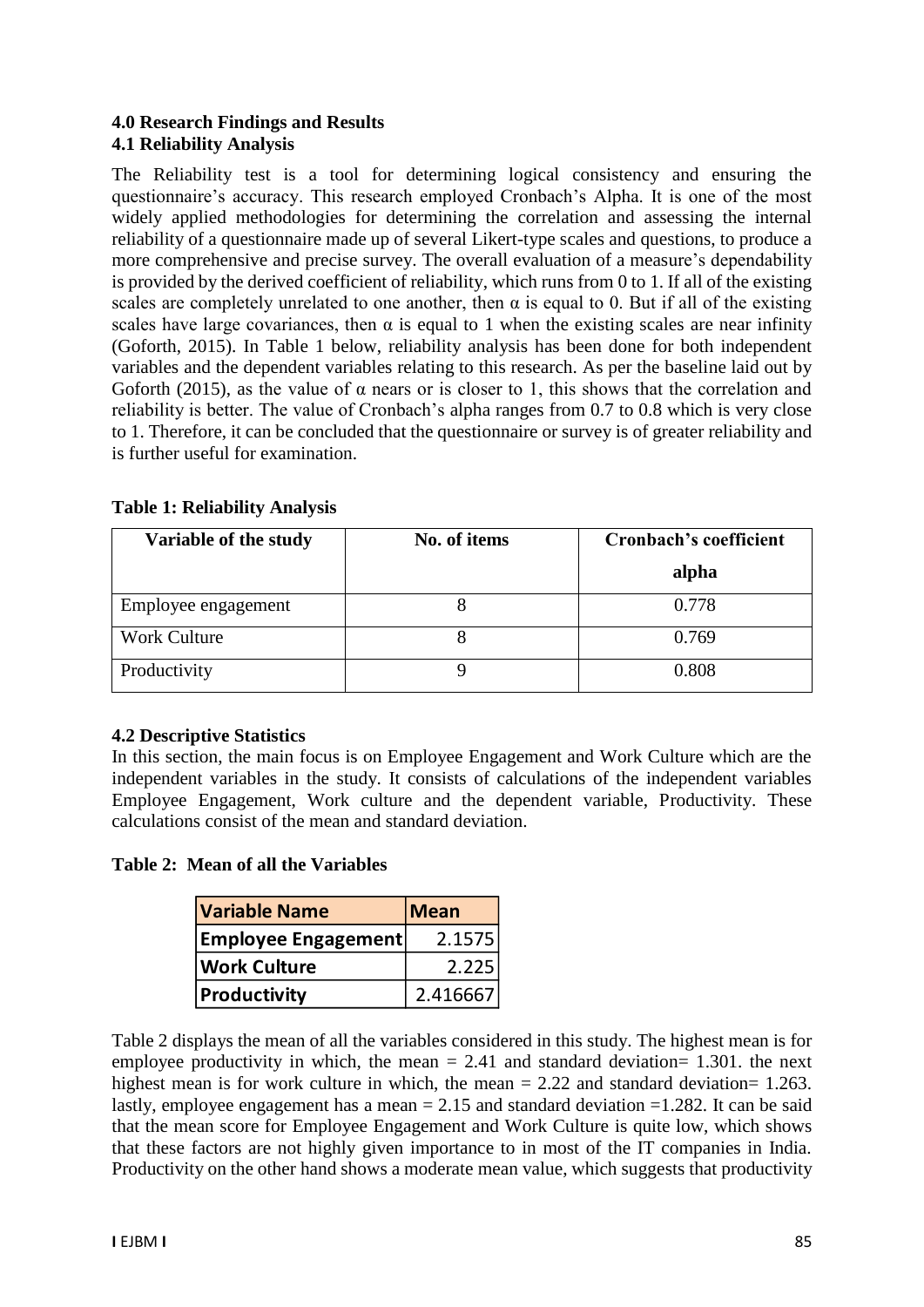is positively influenced by better Employee engagement and Work Culture and that the IT companies in India have more room for advancement, when it comes to their improvement of productivity, Employee Engagement and Work Culture as a whole.

### **4.3 Pearson Correlation Coefficient**

The correlation coefficient (r) is a metric that indicates or determines how closely two variables are related. The Pearson Product Moment and Spearman Rank Correlations are the two most common coefficients utilised in research (Senthilnathan, 2019). In this study, Pearson's Simple Linear Correlation has been used to investigate the relationship association among the variables.





The coefficient of correlation will be used to identify the relationship as well as the direction or degree of the relationship. This is denoted by r and is in a range within  $-1$  to  $+1$ . The relationship between the independent and dependent variables will be tested in this method. If the coefficient of r is positive, then it means that both the dependent and independent variables have an association. But if the coefficient of r is negative, then the association is negative. Finally, if the coefficient of r is 0, then there is no association between the variables.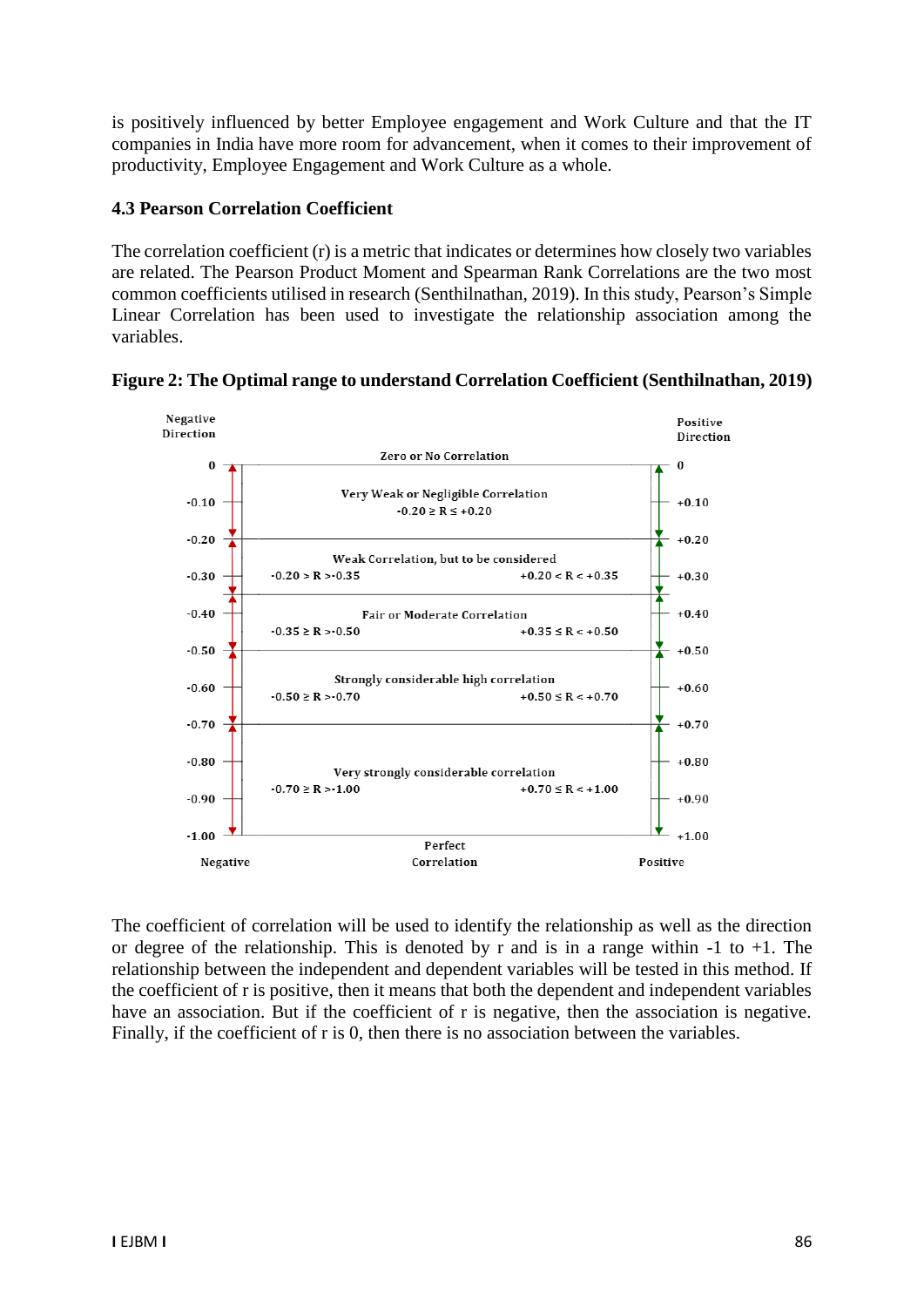#### **Table 3: Pearson Correlation Test**

| <b>Independent Variables</b> | <b>Pearson Correlation</b> | Sig. (2 tailed)            |
|------------------------------|----------------------------|----------------------------|
| <b>Employee Engagement</b>   | $0.551***$                 | $<\!\!0.001$               |
| Work Culture                 | $0.664***$                 | $< \hspace{-0.06in} 0.001$ |

\*\*Correlation is significant at the 0.01 level (2-tailed) Dependent variable: Productivity

As per Table 3, the correlation coefficient was analysed and tested to check the association between the independent variables, which is Employee Engagement and Work Culture and the dependent variable, which is Productivity. The coefficient of correlation will be used to identify the relationship as well as the direction or degree of the relationship and hence we need to identify the r value for both the independent variables. The r-value for Employee Engagement is  $r=0.551$  and the r-value for Work Culture is  $r=0.664$ . As discussed above, if the value r is positive, then there is a strong association between the variables. Hence as the values of r are positive for both Employee Engagement and Work Culture, it can be said that they have a strong correlation with the dependent variable, which is productivity. Comparing the r-value of both the independent variables, we can say that Work Culture has a stronger degree of association with the dependent variable than Employee Engagement.

The value for significance 2-tailed also is evaluated as it shows that statistically significant association between the variables. The correlation is significant at 0.01. The P-value we have as listed in the above table is  $\leq 0.001$ . Hence when P-value is less than 0.01, the relationship between the variables is significant. Hence, we can conclude that there is a significant relationship between Employee Engagement, Work Culture and Productivity. Summarizing the analysis, it can be concluded that both Employee Engagement and Work Culture have a great influence on the Productivity of employees.

### **4.4 Multiple Regression Analysis**

Multiple Linear Regression is utilized when there are two or more factors in play. This helps in looking at how many independent variables interact to affect the dependent variable. Multiple Linear Regression can evaluate and understand the relation between the dependent variable and two or more independent variables. The relationship can linear or non-linear (Aggarwal, 2020). The study will utilise Multiple Linear Regression the same way to evaluate and analyse the relationship between the dependent variable and the to independent variables of this study. The dependent variable being Productivity and the independent variables being Employee Engagement and Work culture.

This method will hence be utilized to understand if the independent variables, which is Employee Engagement and Work Culture have a notable influence on the dependent variable, which is Productivity. This will allow us to try and test out our hypothesis. The below Tables 17, 18 and 19 displays an explicate view on the Multiple Regression Analysis that was run in SPSS. This will allow us to fulfil the objectives of this study.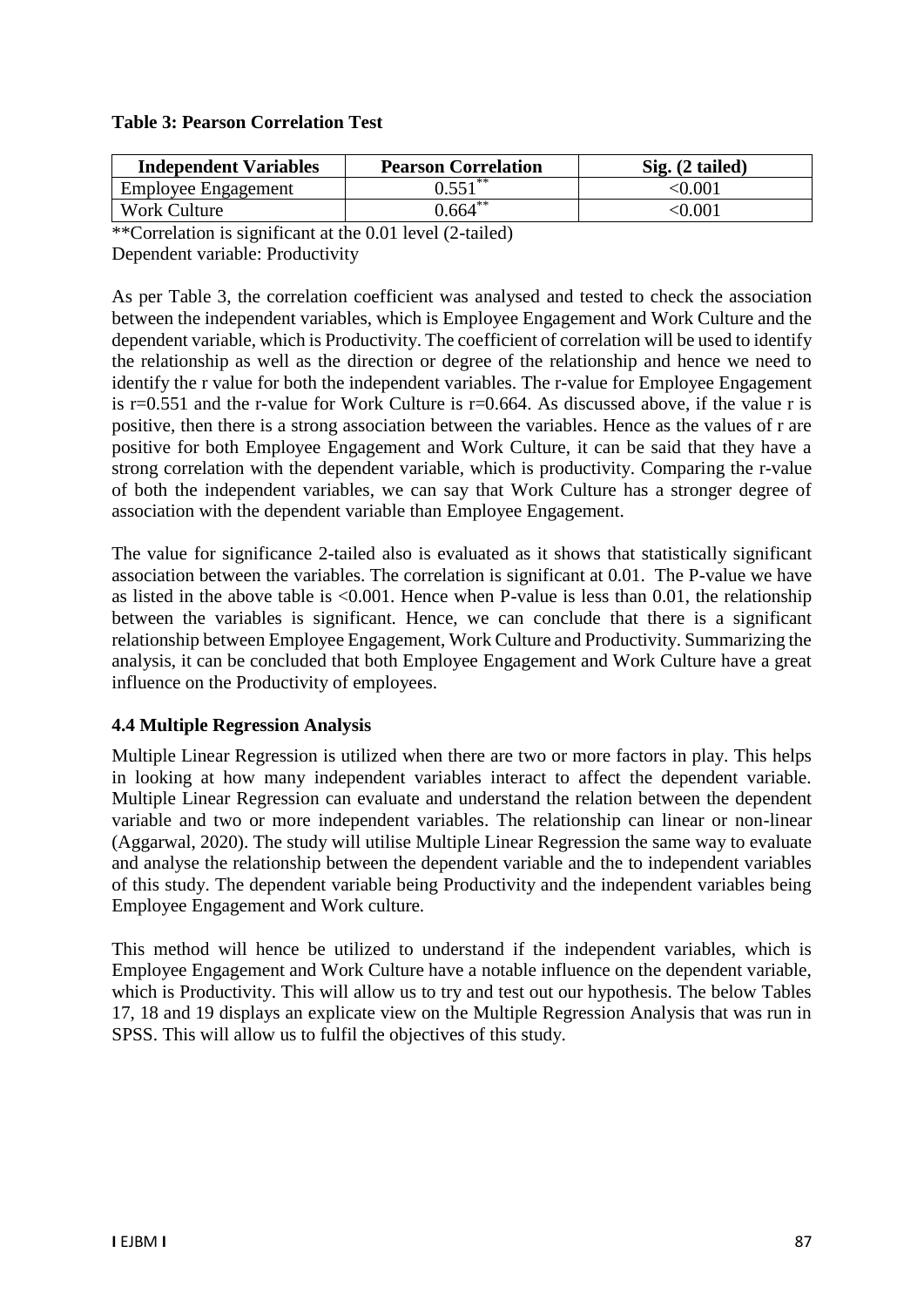#### **Table 4: Model Summary**

| Model |                   | R Square | Adjusted R<br>Square | Std. Error of<br>the Estimate |  |
|-------|-------------------|----------|----------------------|-------------------------------|--|
|       | .671 <sup>a</sup> | 450      | 439                  | 5.525                         |  |

**Model Summary** 

a. Predictors: (Constant), Work Culture, Employee Engaggement

Table 4 displays the model summary of the overall statistics. This shows that the value of R=0.671, the value of the adjusted R square of the model is 0.439 and the value of  $R^2$ =0.450. The R square and R are very important values that help us in analysing if the model fits and according to the values represented in the table, where  $R=0.671$ , it can be said that there is a strong association between the independent variables and dependent variable. This shows that the dependent variable, which is productivity has a strong relationship with its independent variable, which is Employee Engagement. The percentage of influence the independent variables have on the dependent variables in this study is hence 45%. This derives that the independent variables in this study share a value of 45% in its influence on productivity. While the rest of the 55% is estimated to be the percentage of influence by other variables that are not associated with this study.

| <b>ANOVA</b> <sup>a</sup> |            |                   |     |             |        |                    |
|---------------------------|------------|-------------------|-----|-------------|--------|--------------------|
| Model                     |            | Sum of<br>Squares | df  | Mean Square | F      | Sig.               |
|                           | Regression | 2668.427          | 2   | 1334.213    | 43.712 | < 001 <sup>b</sup> |
|                           | Residual   | 3265.946          | 107 | 30.523      |        |                    |
|                           | Total      | 5934.373          | 109 |             |        |                    |

## **Table 5: ANOVA**

a. Dependent Variable: Productivity

b. Predictors: (Constant), Work Culture, Employee Engaggement

Table 5 shows how the ANOVA helps understand whether the model is sufficient or not. In Table 5, the value of F=43.712. This is significant as the P-value which is less than 0.05 is considered to be significant, and the value of P in the above table is  $< 0.001$ . This shows that there is a significant association between the dependent and independent variables. Looking at the statistics, we can conclude that Employee Engagement and Work Culture have a significant influence on Productivity. And as Table 11, does not clearly show the impact each independent variable has on the dependent variable, we have to analyze the table of Coefficients. As shown in Table 6, the value of each independent variable's coefficient indicates the magnitude of the influence that variable has on productivity which is the dependent variable, and the sign of the coefficient (+ or -) indicates the effect's direction. When analyzing, one independent variable is added to a regression, the coefficient indicates how much the dependent variable is anticipated to grow or reduce, when the independent variable is increased by one.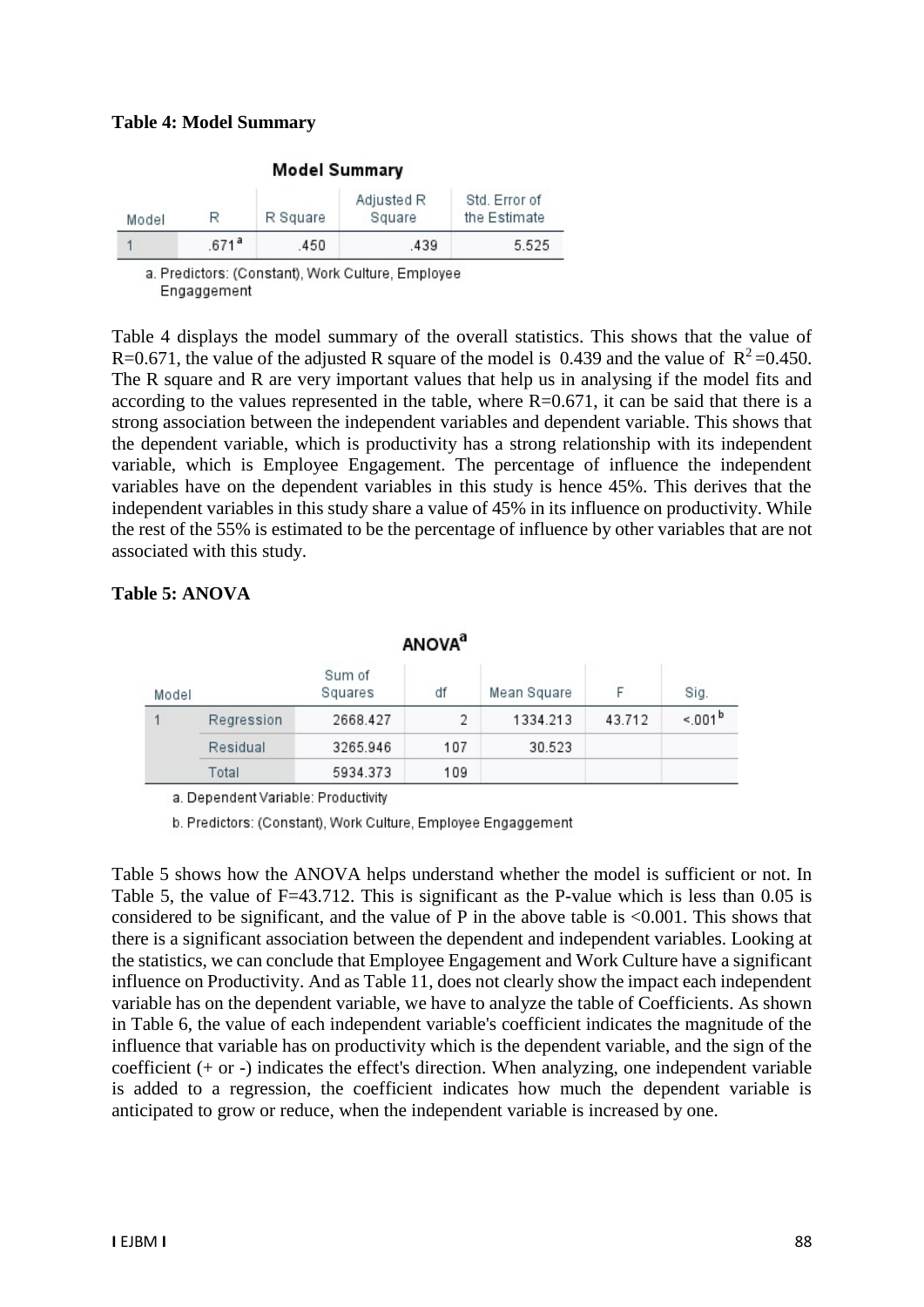## **Table 6: Coefficient Table**

## Coefficients<sup>a</sup>

|       |                      | Unstandardized Coefficients |       | Standardized<br>Coefficients |       | Sig.  |
|-------|----------------------|-----------------------------|-------|------------------------------|-------|-------|
| Model |                      | Std. Error<br>В             |       | Beta                         |       |       |
|       | (Constant)           | 7.198                       | 1.662 |                              | 4.331 | < 001 |
|       | Employee Engaggement | .161                        | .121  | .140                         | 1.330 | .186  |
|       | Work Culture         | .662                        | .124  | .561                         | 5.330 | < 001 |

a. Dependent Variable: Productivity

When using several independent variables in a regression, the coefficient indicates how much the dependent variable is anticipated to grow when one of the independent variables is increased while the others remain constant. This is calculated using the following formula:

#### **Y= m1X1+m2X2+b**

Where Y is the dependent variable, m1 and m2 are the magnitude of the influence that independent variables will have on the dependent variable, b is the constant and X1 and X2 are the independent variables.

The equation hence can be written as follows:

#### **Productivity = 0.161(Employee Engagement) + 0.662(Work Culture) +7.198**

As per the above equation,

- $\triangleright$  When the value of Employee Engagement becomes greater by one unit, by keeping the other independent variable (Work Culture) in this study constant, the value of the productivity of the employees is going to increase by 0.161 and contrariwise.
- $\triangleright$  As and when the value of Work Culture becomes greater by one unit, by keeping the other independent variable (Employee Engagement) in this study constant, the value of the productivity of the employees is going to increase by 0.662 and contrariwise.

The Beta coefficient can also be utilized to evaluate the influence of the independent variables on the dependent variable. This can be done by evaluating if the P-value  $\langle 0.05$ . Employee Engagement has a Beta value=0.140 and Sig=0.186. And because P-value is 0.186, which is greater than 0.05, Employee Engagement does not have a major impact on the dependent variable, which is productivity. Work Culture on the other hand has a Beta Value=0.561 and Sig<0.001. Hence, as P<0.05, Work culture has a major impact on the productivity of the employees in the IT sector in India.

According to the analysis done in the regression analysis, the P-value for Employee Engagement is greater than 0.05 and from the Pearson Correlation analysis, the r-value is 0.5. Hence, as per the statistics, the null hypothesis was accepted for Employee Engagement. Lastly, according to an analysis done in regression, the p-value for Work Culture is less than 0.05 and the r-value from the Pearson's Correlation analysis is 0.6. Now as per the statistics, this shows that we should accept the alternate hypothesis and that there is a strong relationship between Work Culture and Productivity.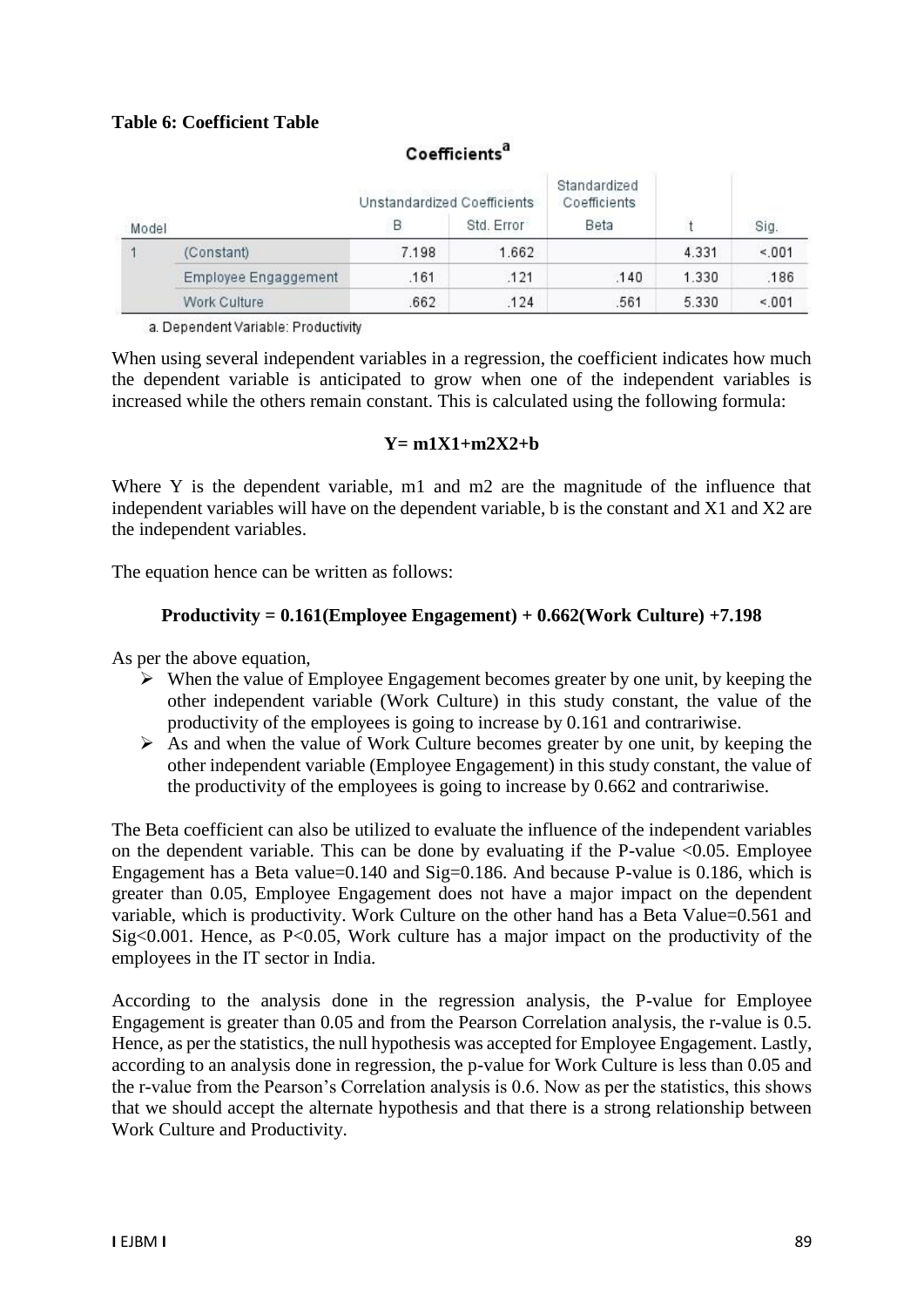#### **5.0 Discussion**

The first factor this study analysed was Employee Engagement, which is to understand the relationship between Employee Engagement and Productivity, and its impact or influence on the employees' productivity in the IT Industry in India. According to the results, from the analysis done in SPSS, there is no strong degree of affiliation between Employee Engagement and Productivity. As per the statistics or analysis, it shows that the P-value  $>0.05$  at a confidence interval of 95%. This shows that Employee Engagement has no major impact on the Productivity of an employee in the IT Industry in India. Hence, the null hypothesis was accepted while the alternate hypothesis was rejected. Most of the studies conducted previously on the impact of employee engagement on productivity has shown that there is a strong impact. But this study is not in line with other researches. According to the survey responses, it shows that there is no Employee Engagement that does not have a strong impact on productivity of employees. As a result, employee engagement has a significant influence on the productivity of the company (Patro, 2013). Another study conveys that Employee Engagement is the intangible energy that drives people to achieve at higher levels. This study finally showed that the greater the engagement at work, the higher the earnings per share will be for the companies (Sarangi & Nayak, 2016).

The second factor this study analysed was the Work Culture, which is to understand the relationship between Work Culture and Productivity, and its impact or influence on the employees' productivity in the IT Industry in India. According to the results, from the analysis done in SPSS, we understand that there is a very strong degree of affiliation between Work Culture and Productivity. As per the statistics or analysis, it shows that the P-value  $\langle 0.05 \rangle$  at a Confidence Interval of 95%. This shows that Work Culture has a major influence or impact on the Productivity of employees in the IT Industry in India.

This study agrees or is in line with other studies that have been conducted to test the relationship between Work Culture and Productivity. A study conducted in Singapore, on the effects of Organizational Culture on employee performance in the telecommunication industry, shows that Organizational culture such as traditions, values and idols has a major influence on employee productivity, whereas emblems or signifiers have little influence. This study established that having traditions in a workplace has a significant and beneficial influence on employee productivity (Paschal & Nizam, 2016). Another study states that Collaborative working settings, on the other hand, relate to a high-spirited workplace with a group centred approach, where the workers and the organization have an empathic connection that promotes an employee's cognitive and emotional health. It showed that social exclusion, bullying, and abuse have negative effects on employee performance. It also shows that occupational or work stress is a major intermediary between workplace culture and Performance. Lastly, they concluded that businesses must eliminate hazardous workplace elements (Anjum et. al., 2018). This shows that this study is in line with most of the research that concludes that Work Culture influences productivity majorly.

### **5.2 Implications of Study**

From a theoretical point of view, the research has major implications. It has added to the knowledge or literature about the impact of two of the major factors on the productivity of employees in the IT Industry in India. The study examines if Employee Engagement and Work Culture influence productivity. There have been multiple research done on the other factors under these major topics and their impact on performance but the research that consists of these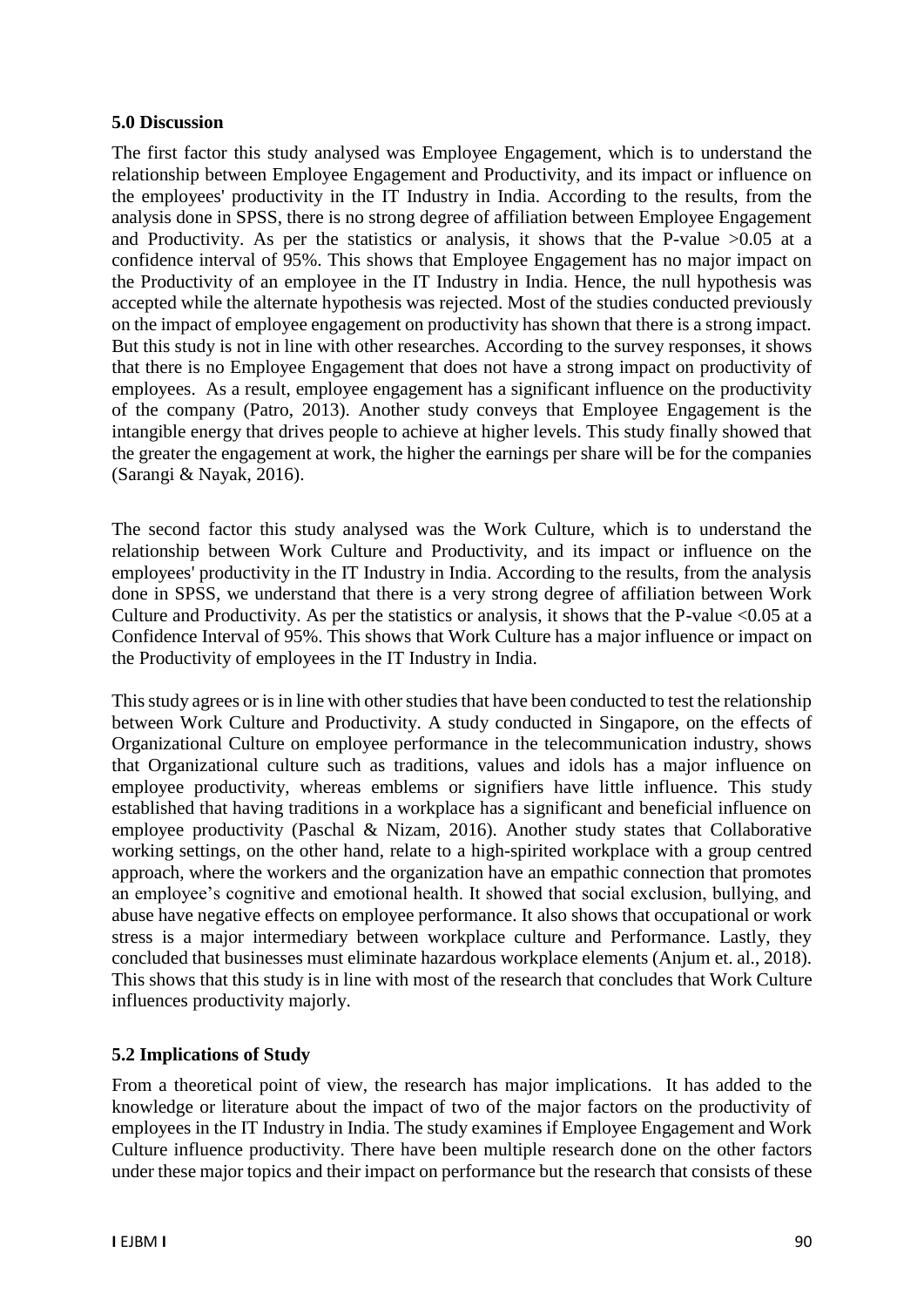two major factors in this study, which are Employee Engagement and Work Culture is only a few. And hence, this study will add more information to the literature and also help companies in putting more importance on employee engagement and better work culture initiatives, which will eventually produce more profits and better outputs for the organization. From a practical standpoint, this research has major implications. This study can assist companies in recognizing the relevance of each factor, which are Employee Engagement and Work Culture and their impact on employee productivity. This study will presumably encourage companies in focusing on Employee Engagement and Work Culture in their companies.

### **5.3 Limitations**

There are a lot of limitations when it comes to the research conducted. This research has a lot of limitations with respect to the samples collected, the time limit, the findings etc. Firstly, If more samples or responses were collected, the researcher would be able to draw a more strong conclusion on Employee Engagement and Work Culture. The questionnaire consisted of very few open-ended questions and mostly close-ended questions. The time limit for this study was 7 months which did not allow enough time to gather more information. Also, the questionnaire was distributed among various IT employees, from various companies and was not focused on certain companies, which again blurs our understanding when it comes to the findings. The fact that this still gives strong outputs shows that organizations should prioritise employee engagement and work culture as one of their top priorities.

#### **5.4 Recommendations**

The recommendation for future researchers is to secure more time and responses from participants for their research, provide more open-ended questions and distribute at least 500 surveys, to receive at least 200 responses. This will provide them with more efficacy in outputs. This study only focuses on two factors affecting productivity in the IT Industry in India. Future researchers can focus more on other factors along with Employee Engagement and Work Culture and their effects on productivity. There is a lot of research being done in this area, but more attention has to be paid to cultural concerns and employee engagement, as well as developing metrics to assess them. These characteristics may be incorporated into the organizational culture to help the organization achieve its strategic goals and improve its longterm viability. With the organizational objective in mind, a more realistic and cautious HR strategy should be implemented to inculcate better engagement and culture in the organization. The employee can be encouraged to engage by providing them with a larger platform to get involved in decision making and other aspects of their job. This will also improve the Work Culture in the organization. Some of the main aspects that can be improved to cater to the improvement of Employee Engagement and Work Culture and in turn their impact on productivity are as follows:

- 1. The employees should be treated with respect no matter their position in the company and without discrimination.
- 2. The management should be transparent with the employees about every aspect.
- 3. Provide appropriate recognition for the hard work.
- 4. Care and provide help when it comes to the mental and physical health of the employees
- 5. Help the employees have a steady work-life balance.
- 6. Provide them with the necessary training to upskill themselves and also encourage them in their career aspirations. Etc.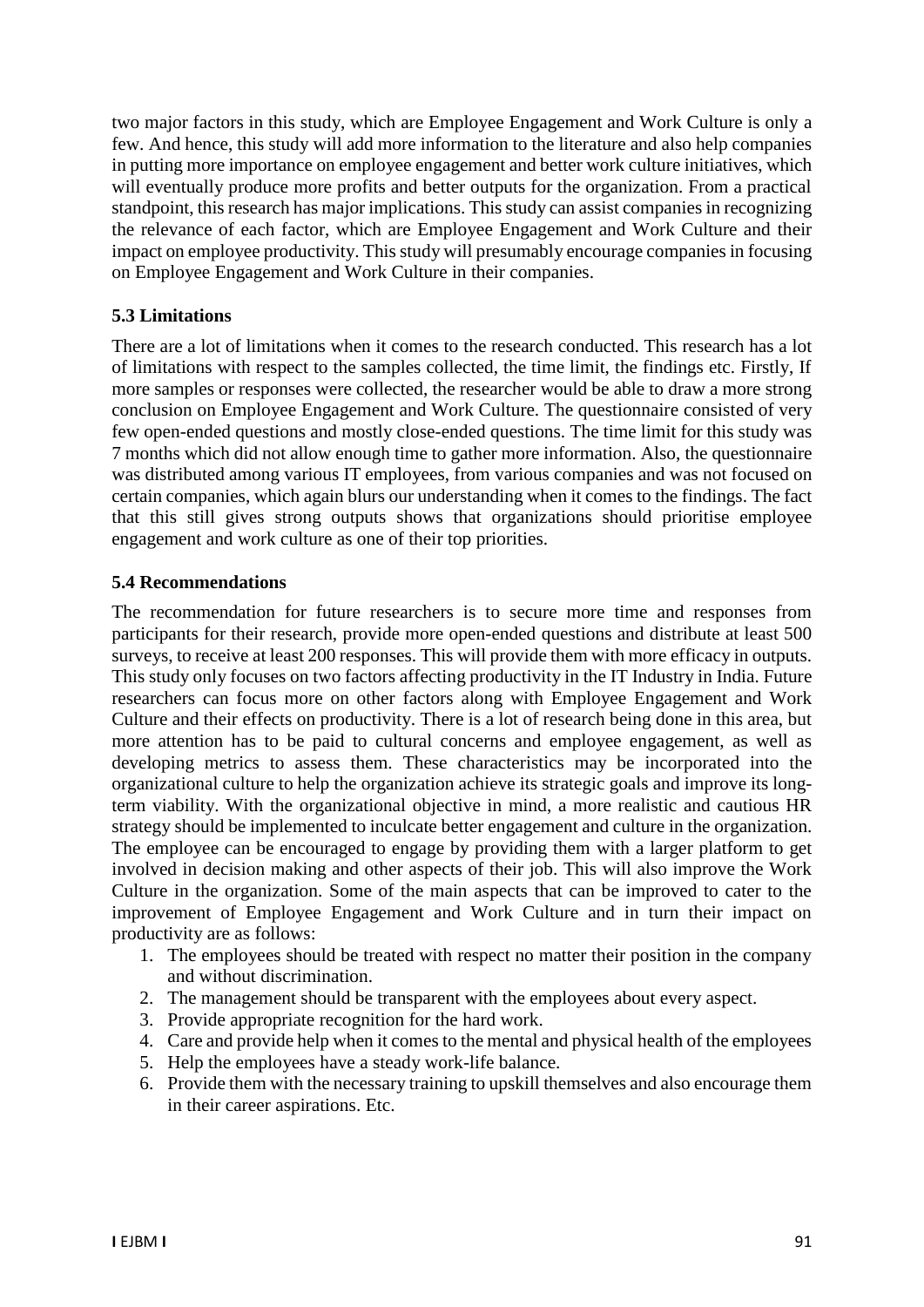#### **6.0 References**

12 Factors Affecting Productivity in an Organization. (2015). Bank of Information. http://bankofinfo.com/factors-affecting-productivity-in-an-organization/

Aggarwal, S. (2020, May 13). Multiple Linear Regression. Corporate Finance Institute. <https://towardsdatascience.com/multiple-linear-regression-8cf3bee21d8b>

Aktar, S. et. al. (2012). The Impact of Rewards on Employee Performance in Commercial Banks of Bangladesh: An Empirical Study. IOSR Journal of Business and Management, 6(2), pp.9–15. [http://iosrjournals.org/iosr-jbm/papers/Vol6-issue2/B0620915.pdf.](http://iosrjournals.org/iosr-jbm/papers/Vol6-issue2/B0620915.pdf)

Anjum, A. et. al. (2018). An Empirical Study Analyzing Job Productivity in Toxic Workplace Environments. NCBI. https://www.ncbi.nlm.nih.gov/pmc/articles/PMC5982074/

Author, G. (2019). 5 Critical Factors Affecting Employee Productivity at Work - Sage HR Blog. Sage HR Blog. https://blog.sage.hr/5-critical-factors-affecting-employee-productivityat-

work/#:~:text=5%20Critical%20Factors%20Affecting%20Employee%20Productivity%20at %20Work

Avery, N. (2017). How Goal Setting Increases Your Productivity. PROBLOGGER. https://problogger.com/goal-setting-increases-productivity/#:~:text=Goalsetting%20is%20a%20key%20tool%20to%20increase%20productivity

Bhandari, P. (2021, March 2). An introduction to inferential statistics. Scribbr. <https://www.scribbr.com/statistics/inferential-statistics/>

Bhimashankar Tengli, M. (2020, August 27). Blog 132-Research Onion: A Systematic Approach to Designing Research Methodology | | Welcome to AESA. Agricultural Extension in South Asia. [https://www.aesanetwork.org/research-onion-a-systematic-approach-to](https://www.aesanetwork.org/research-onion-a-systematic-approach-to-designing-research-methodology/)[designing-research-methodology/](https://www.aesanetwork.org/research-onion-a-systematic-approach-to-designing-research-methodology/)

Chand, S. (2013). Growth of Information Technology (IT) Industry in India. Your Article Library. https://www.yourarticlelibrary.com/industries/growth-of-information-technology-itindustry-in-india/19668

Chaubey, D et. al. (2012). Impact Of Organization Culture on Employee Motivation And Job Performance. International Journal of Research in commerce and management. https://www.researchgate.net/publication/280529193 Impact Of Organization Culture On [Employee\\_Motivation\\_And\\_Job\\_Performance](https://www.researchgate.net/publication/280529193_Impact_Of_Organization_Culture_On_Employee_Motivation_And_Job_Performance)

Chow, A. (2020). How Technology is Here to Help During the COVID-19 Pandemic – Technology is the Here to Help. [https://about.att.com/innovationblog/2020/04/covid\\_19\\_technology.html.](https://about.att.com/innovationblog/2020/04/covid_19_technology.html)

Davis, B. (2021, May 15). What is data coding in research? – Mvorganizing.org. Mvorganizing.Org.<https://www.mvorganizing.org/what-is-data-coding-in-research-2/>

Deodhar, S. (2015). Employee Productivity and McGregor's Theory of X & Y. People Matters. https://www.peoplematters.in/blog/life-at-work/employee-productivity-andmcgregors-theory-x-y-11406

Donaldson, C. (2017). What are the 3 best ways to improve employee engagement?. Inside HR. https://www.insidehr.com.au/3-best-ways-improve-employee-

engagement/#:~:text=There%20are%20three%20key%20factors%20HR%20leaders%20shou ld

Donohoe, A. (2011). The Effects of Lack of Employee Training. Bizfluent. [https://bizfluent.com/info-8454475-effects-lack-employee-training.html.](https://bizfluent.com/info-8454475-effects-lack-employee-training.html)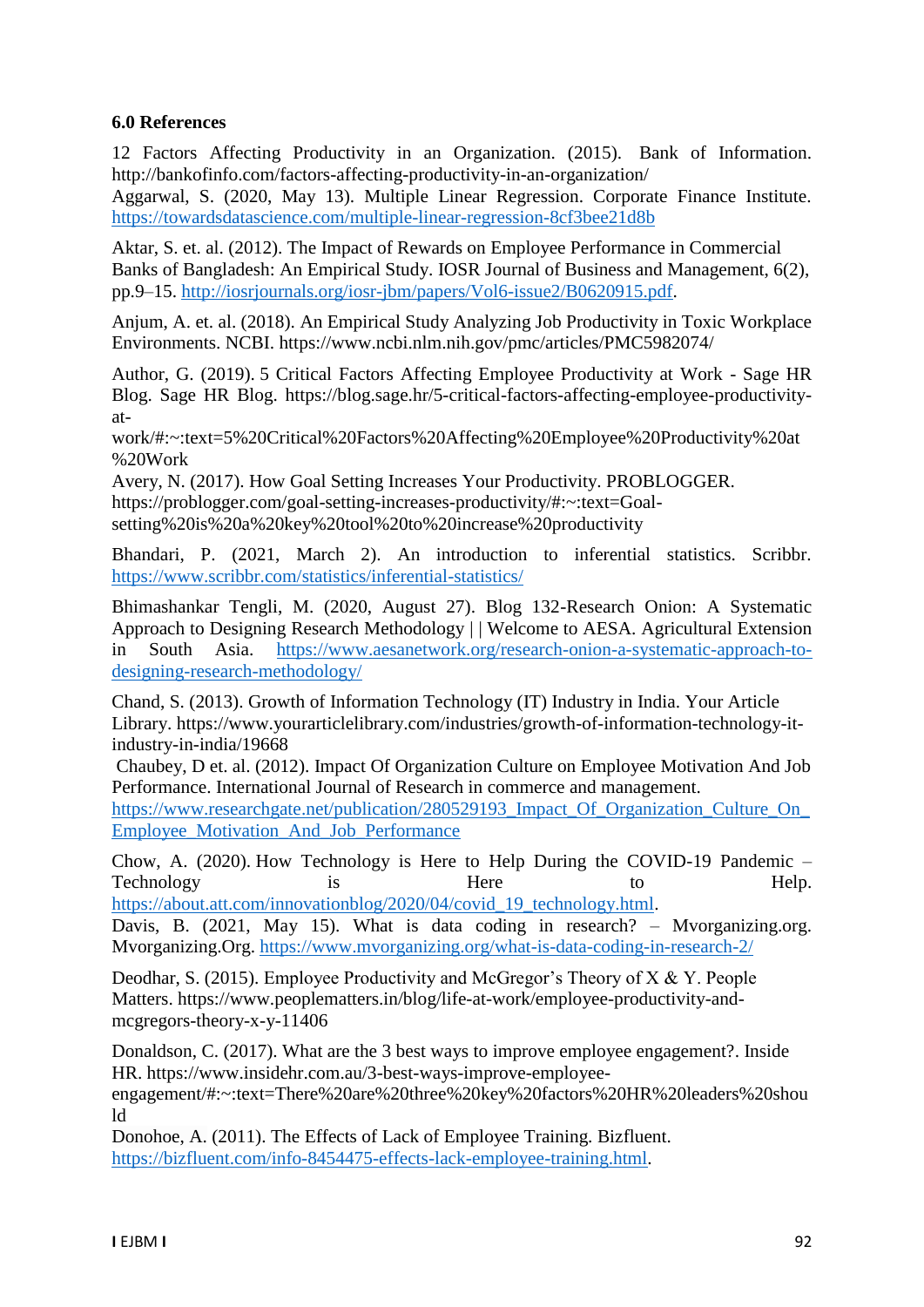Dorgan, S. J. et al. (2006). The link between management and productivity. [https://www.ucipfg.com/Repositorio/MAP-](https://www.ucipfg.com/Repositorio/MAP-EN/Introduction%20to%20Management/Materials/The%20link%20between%20managers%20and%20productivity.pdf)

[EN/Introduction%20to%20Management/Materials/The%20link%20between%20managers%](https://www.ucipfg.com/Repositorio/MAP-EN/Introduction%20to%20Management/Materials/The%20link%20between%20managers%20and%20productivity.pdf) [20and%20productivity.pdf.](https://www.ucipfg.com/Repositorio/MAP-EN/Introduction%20to%20Management/Materials/The%20link%20between%20managers%20and%20productivity.pdf)

Duru, C. and Shimawua, D. (2017). The effect of work environment on employee productivity: A case study of Edo City Transport services Benin city, Edo State Nigeria. European Journal of Business and Innovation Research.

https://www.eajournals.org/wp-content/uploads/The-Effect-of-Work-Environment-on-Employee-Productivity-A-Case-Study-of-Edo-City-Transport-Services-Benin-City-Edo-State-

Nigeria.pdf#:~:text=From%20the%20different%20ideas%20gotten%20about%20the%20effe ct

Evans, L. (2018). This is how competition affects your brain, motivation, and productivity. Fast Company. [https://www.fastcompany.com/90240826/this-is-how-competition-affects](https://www.fastcompany.com/90240826/this-is-how-competition-affects-your-brain-motivation-and-productivity#:~:text=While%20a%20competition%20can%20be%20a%20great%20way)[your-brain-motivation-and-](https://www.fastcompany.com/90240826/this-is-how-competition-affects-your-brain-motivation-and-productivity#:~:text=While%20a%20competition%20can%20be%20a%20great%20way)

[productivity#:~:text=While%20a%20competition%20can%20be%20a%20great%20way](https://www.fastcompany.com/90240826/this-is-how-competition-affects-your-brain-motivation-and-productivity#:~:text=While%20a%20competition%20can%20be%20a%20great%20way)

Giga, I. S. and Hoel, H. (2003). Violence and stress at work in financial services. ResearchGate.

https://www.researchgate.net/publication/254406982 Violence and stress at work in finan cial services

Goforth, C. (2015, November 16). Using and Interpreting Cronbach's Alpha | University of Virginia Library Research Data Services + Sciences. Research Data Service + Sciences. [https://data.library.virginia.edu/using-and-interpreting-cronbachs-](https://data.library.virginia.edu/using-and-interpreting-cronbachs-alpha/#:%7E:text=Cronbach%E2%80%99s%20alpha%20is%20a%20measure%20used%20to%20assess,way%20of%20measuring%20the%20strength%20of%20that%20consistency)

[alpha/#:%7E:text=Cronbach%E2%80%99s%20alpha%20is%20a%20measure%20used%20t](https://data.library.virginia.edu/using-and-interpreting-cronbachs-alpha/#:%7E:text=Cronbach%E2%80%99s%20alpha%20is%20a%20measure%20used%20to%20assess,way%20of%20measuring%20the%20strength%20of%20that%20consistency) [o%20assess,way%20of%20measuring%20the%20strength%20of%20that%20consistency.](https://data.library.virginia.edu/using-and-interpreting-cronbachs-alpha/#:%7E:text=Cronbach%E2%80%99s%20alpha%20is%20a%20measure%20used%20to%20assess,way%20of%20measuring%20the%20strength%20of%20that%20consistency)

Groysberg, B. et. al. (2018). The Leader's Guide to Corporate Culture. Harvard Business Review.<https://hbr.org/2018/01/the-culture-factor>

GuhaThakurta, S. and Chetty, P (2020, February 7). Understanding research philosophy. Project Guru.<https://www.projectguru.in/research-philosophy/>

Heryati, R. (2018). 10 Factors Contributing to Employee Engagement. The 6Q Blog. [https://inside.6q.io/10-factors-contributing-employee-engagement/.](https://inside.6q.io/10-factors-contributing-employee-engagement/)

Herzberg's Motivation Theory -Two Factor Theory. (2019). Expert Program Management. <https://expertprogrammanagement.com/2018/04/herzbergs-two-factor-theory/>

Hussain, F. (2017). Business Process Management and its impact Over Organizational Productivity. TaskQue. [https://blog.taskque.com/business-processes-and-cultural-impact](https://blog.taskque.com/business-processes-and-cultural-impact-over-productivity/#:~:text=Managing%20your%20business%20processes%20in%20an%20efficient%20manner)[over-](https://blog.taskque.com/business-processes-and-cultural-impact-over-productivity/#:~:text=Managing%20your%20business%20processes%20in%20an%20efficient%20manner)

[productivity/#:~:text=Managing%20your%20business%20processes%20in%20an%20efficie](https://blog.taskque.com/business-processes-and-cultural-impact-over-productivity/#:~:text=Managing%20your%20business%20processes%20in%20an%20efficient%20manner) [nt%20manner](https://blog.taskque.com/business-processes-and-cultural-impact-over-productivity/#:~:text=Managing%20your%20business%20processes%20in%20an%20efficient%20manner)

Janse, B. (2019). Cultural Web Analysis. ToolsHero. [https://www.toolshero.com/management/cultural-web-analysis/.](https://www.toolshero.com/management/cultural-web-analysis/)

Jena, A. (2019, January 21). Research methodology and different research approaches. Project Guru. https://www.projectguru.in/research-methodology-and-approaches/

Juneja, P (2015). Work Culture - Meaning, Importance & Characterics of a Healthy Culture. Management Study Guide. [https://www.managementstudyguide.com/work-culture.htm.](https://www.managementstudyguide.com/work-culture.htm)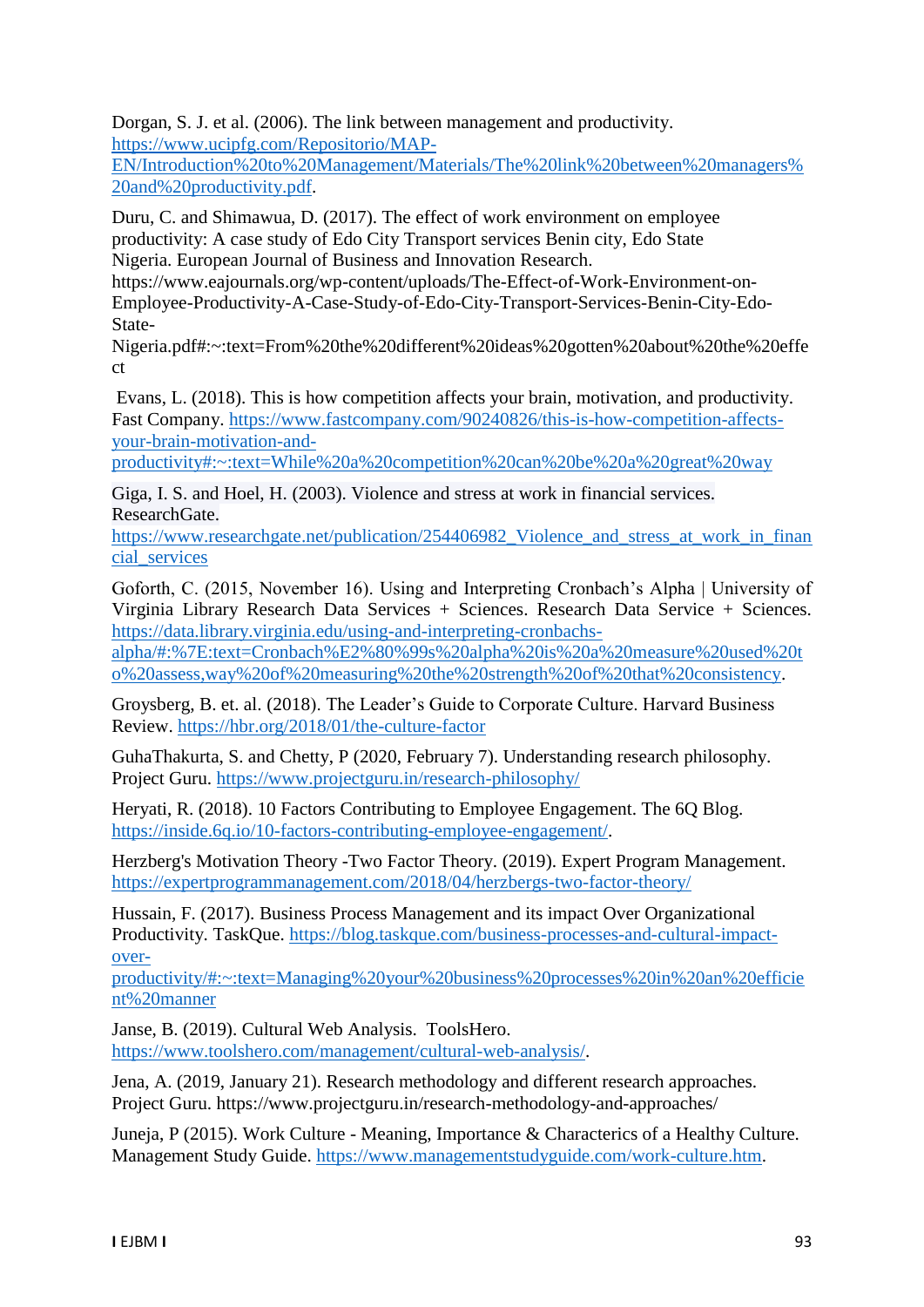Kahn, W. A. (1990). Psychological conditions of personal engagement and disengagement at work. Academy of Management. https:// [www.talenteck.com/academic/Kahn-1990.pdf](http://www.talenteck.com/academic/Kahn-1990.pdf)

Kahn, W.A. (1990). PSYCHOLOGICAL CONDITIONS OF PERSONAL ENGAGEMENT AND DISENGAGEMENT AT WORK. SCRIBD.

[https://www.scribd.com/document/327997881/Kahn-1990-Psychological-Conditions-of-](https://www.scribd.com/document/327997881/Kahn-1990-Psychological-Conditions-of-Personal-Engagement-and-Disengagement-at-Work)[Personal-Engagement-and-Disengagement-at-Work](https://www.scribd.com/document/327997881/Kahn-1990-Psychological-Conditions-of-Personal-Engagement-and-Disengagement-at-Work)

Kalaiarasi, Ms & Sundaram, Sethuram. (2017). Literature Review on Organization Culture and Its Influence. ResearchGate.

https://www.researchgate.net/publication/326972813\_Literature\_Review\_on\_Organization\_C ulture and Its Influence

Khuzaeni et. al. (2013). The Influence of Work Culture, Work Stress to the Job Satisfaction and Employees Performance in the State Treasury Service Office in Jakarta, Indonesia. IOSR Journal of Business and Management, 9(2), 49–54.<https://doi.org/10.9790/487x-0924954>

Krugman, P. (1994). DEFINING AND MEASURING PRODUCTIVITY. [https://www.oecd.org/sdd/productivity-stats/40526851.pdf.](https://www.oecd.org/sdd/productivity-stats/40526851.pdf)

Li Sun (2019). (PDF) Employee Engagement: A Literature Review. ResearchGate. [https://www.researchgate.net/publication/330139773\\_Employee\\_Engagement\\_A\\_Literature\\_](https://www.researchgate.net/publication/330139773_Employee_Engagement_A_Literature_Review) [Review.](https://www.researchgate.net/publication/330139773_Employee_Engagement_A_Literature_Review)

Luenendonk, M. (2014). How to Design and Implement an HR Strategy. CLEVERISM. https://www.cleverism.com/design-implement-hr-

strategy/#:~:text=By%20solidifying%20the%20company%E2%80%99s%20short%20and%2 0long%20term

Luxton, E. (2016). Does working fewer hours make you more productive?. World Economic Forum. [https://www.weforum.org/agenda/2016/03/does-working-fewer-hours-make-you](https://www.weforum.org/agenda/2016/03/does-working-fewer-hours-make-you-more-productive)[more-productive.](https://www.weforum.org/agenda/2016/03/does-working-fewer-hours-make-you-more-productive)

May, D. R. et. al. (2004). The psychological conditions of meaningfulness, safety and availability and the engagement of the human spirit at work. Journal of occupational and organizational psychology, 77(1), 11-37.<https://doi.org/10.1348/096317904322915892>

Miller, S. (2015). Employers See Wellness Link to Productivity, Performance. SHRM. [https://shrm.org/ResourcesAndTools/hr-topics/benefits/Pages/wellness-productivity](https://shrm.org/ResourcesAndTools/hr-topics/benefits/Pages/wellness-productivity-link-.aspx#:~:text=Wellness%20%E2%80%98value%20proposition%E2%80%99%20includes%20higher%20engagement%20and%20morale%2C)[link-.aspx#:~:text=Wellness%20%E2%80%98value%20proposition%E2%80%99%20includ](https://shrm.org/ResourcesAndTools/hr-topics/benefits/Pages/wellness-productivity-link-.aspx#:~:text=Wellness%20%E2%80%98value%20proposition%E2%80%99%20includes%20higher%20engagement%20and%20morale%2C) [es%20higher%20engagement%20and%20morale%2C](https://shrm.org/ResourcesAndTools/hr-topics/benefits/Pages/wellness-productivity-link-.aspx#:~:text=Wellness%20%E2%80%98value%20proposition%E2%80%99%20includes%20higher%20engagement%20and%20morale%2C)

Model, S. (2019). How to Use Two Factor Theory to Improve Employee Engagement. SlideModel. [https://slidemodel.com/how-to-use-two-factor-theory-to-improve-employee](https://slidemodel.com/how-to-use-two-factor-theory-to-improve-employee-engagement/)[engagement/.](https://slidemodel.com/how-to-use-two-factor-theory-to-improve-employee-engagement/)

Narayan, L. (2019). Employee engagement: How much has changed in India, in the past five years?. HR Katha. [https://www.hrkatha.com/special/employee-benefits-and](https://www.hrkatha.com/special/employee-benefits-and-engagement/employee-engagement-how-much-has-changed-in-india-in-the-past-five-years/#:~:text=In%20India%2C%20there%20are%20maximum%20number%20of%20employees)[engagement/employee-engagement-how-much-has-changed-in-india-in-the-past-five](https://www.hrkatha.com/special/employee-benefits-and-engagement/employee-engagement-how-much-has-changed-in-india-in-the-past-five-years/#:~:text=In%20India%2C%20there%20are%20maximum%20number%20of%20employees)[years/#:~:text=In%20India%2C%20there%20are%20maximum%20number%20of%20emplo](https://www.hrkatha.com/special/employee-benefits-and-engagement/employee-engagement-how-much-has-changed-in-india-in-the-past-five-years/#:~:text=In%20India%2C%20there%20are%20maximum%20number%20of%20employees) [yees](https://www.hrkatha.com/special/employee-benefits-and-engagement/employee-engagement-how-much-has-changed-in-india-in-the-past-five-years/#:~:text=In%20India%2C%20there%20are%20maximum%20number%20of%20employees)

Osborne, S. and Hammoud, M. (2017). Effective Employee Engagement in the Workplace. International Journal of Applied Management and Technology. [https://scholarworks.waldenu.edu/cgi/viewcontent.cgi?article=1239&context=ijamt.](https://scholarworks.waldenu.edu/cgi/viewcontent.cgi?article=1239&context=ijamt)

Paschal, O. A. and Nizam, I. (2016). Effects of Organisational Culture on Employees Performance: Case of Singapore Telecommunication. International Journal of Accounting &